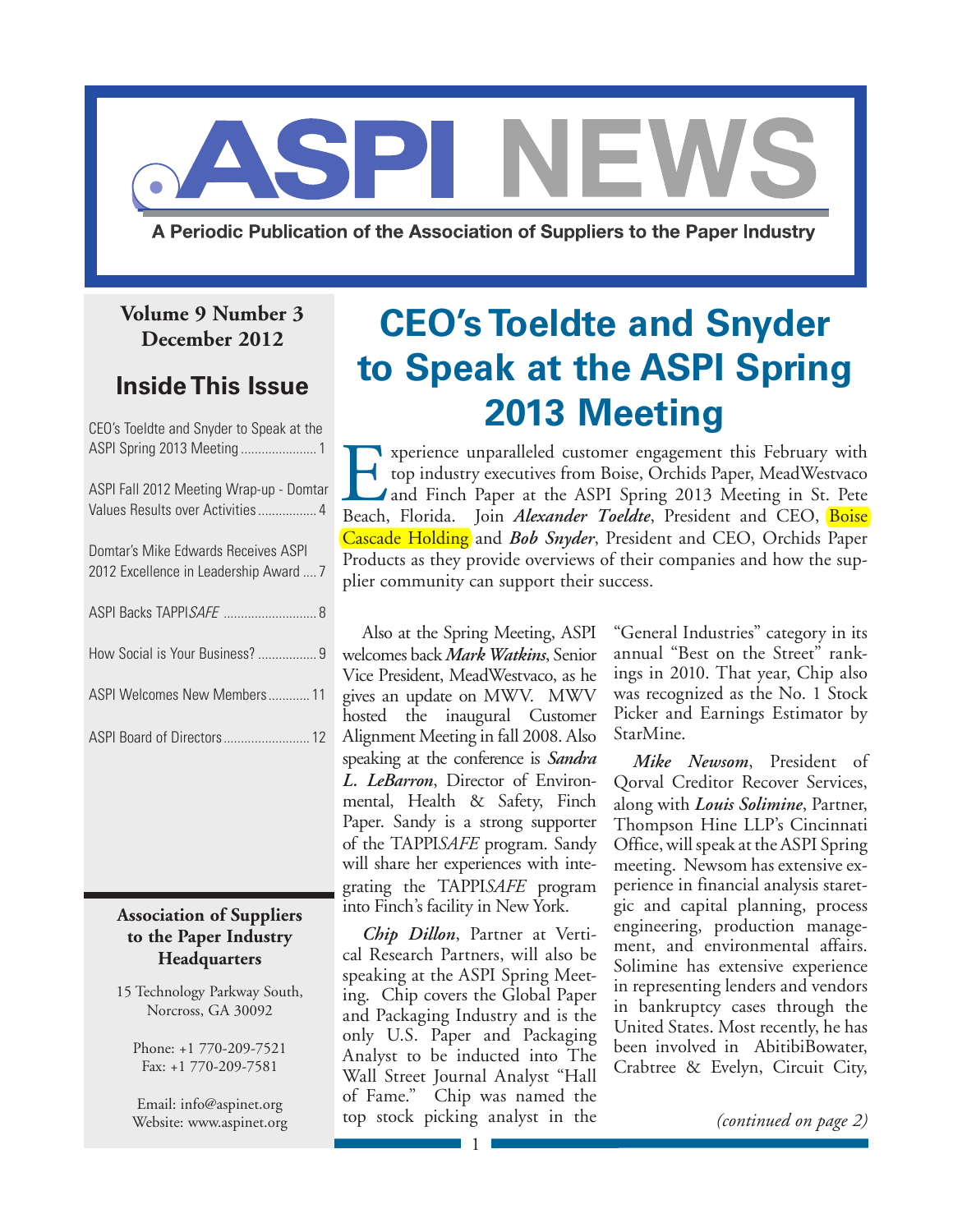# **CEO's Toeldte and Snyder to Speak**

*(continued from page 1)*

General Motors, Marcal Paper, Mervyn's, NewPage, Ritz Cameras and Tribune Company. Solimine is a frequent speaker on bankruptcy-related issues and is recognized annually in *Chambers USA, Best Lawyers in America* and *Ohio Super Lawyers*.

ASPI strives to bring its members value in providing unparalleled customer engagement, topquality speakers, and valuable knowledge – all in an informal setting with excellent networking opportunities. Most speakers are available throughout the meeting program for individual breakout sessions. Don't miss the opportunity to learn from your customers and network with your peers.

#### **The Spring Venue – Florida's Legendary "Pink Palace"**

The Loews Don CeSar Hotel is St. Pete Beach's only 4 Diamond, beachfront hotel. The Don CeSar is situated on seven miles of powdery white beaches of the Gulf of Mexico. Known as Florida's Legendary Pink Palace, the Don Ce-Sar is a registered Historic Hotels of America.

Once a playground for distinguished celebrities such as Clarence Darrow and F. Scott Fitzgerald, The Loews Don CeSar Hotel continues to charm and impress guests including Elton John and Justin Timberlake with service preserved from the "Great Gatsby" era

of pampering. Blending European grandeur, seaside elegance and sweet sunsets with the enchantment of yesteryear, the romantic legend exemplifies the grandness of America's traditional beach hotels and is the only historic resort on Florida's Gulf Coast.

The Don CeSar Hotel has two luxurious beachfront pools with whirlpool, poolside dining and a variety of water sports available to guests. With two lounges, including the elegant Lobby Bar and beachfront Sunsets Tequila Bar, there is plenty of space to relax.

The Don CeSar also features the Spa Oceana, a full service spa with 16 full service treatment rooms.

*(continued on page 3)*

#### **BOISE CASCADE HOLDING**



*Alexander Toeldte – President and CEO*



**Alexander Toeldte has served as the** npany's President, CEO and a director since February 2008. He joined Boise Cascade Holdings, L.L.C., in early October 2005 as president of the company's Packaging and Newsprint segment and, in late October 2005, became its executive

vice president, Paper and Packaging and Newsprint segments.

Boise Inc is traded on the New York Stock Exchange and manufactures packaging products in plants across the United States and in Canada, Mexico, France, Spain, and the Netherlands. Boise makes paper in U.S. mills in the South, Midwest, and West and is the third-largest North American manufacturer of uncoated freesheet paper, with a focus on office papers. Their headquarters are in Boise, Idaho.

In 2011, Boise Packaging's sales were \$950 million. Boise Paper reported sales of \$1.5 billion in 2011.

#### **ORCHIDS PAPER PRODUCTS**



**ORCHIDS** PAPER PRODUCTS COMPANY

Bob Snyder began his career in the Pulp and Paper industry in 1970. He is currently the President and CEO of Orchids Paper Products, a fully integrated manufacturer of tissue products, primarily for the at-home private label market.

*Bob Snyder – President and CEO*

Orchids Paper Products is headquartered in the MidAmerican Industrial Park in northeastern Oklahoma. They manufacture bulk tissue paper which they convert to a full product line of consumer paper products. At the facility, they produce private-label, value-tier and mid-tier paper towels, bathroom tissue and paper napkins. Orchids' customers consist of value retailers, generally known as "dollar" stores; grocery stores; grocery wholesalers; and cooperatives. Orchids provide paper products to customers in approximately a 900 mile radius of northeastern Oklahoma.

The net sales of converted product in the third quarter of 2012 were \$22.8 million, an increase of \$1.4 million over the prior year quarter. The third quarter 2012 net income was \$2.3 million, an increase of \$678,000, or 41%, compared with \$1.6 million of net income in the same period of 2011.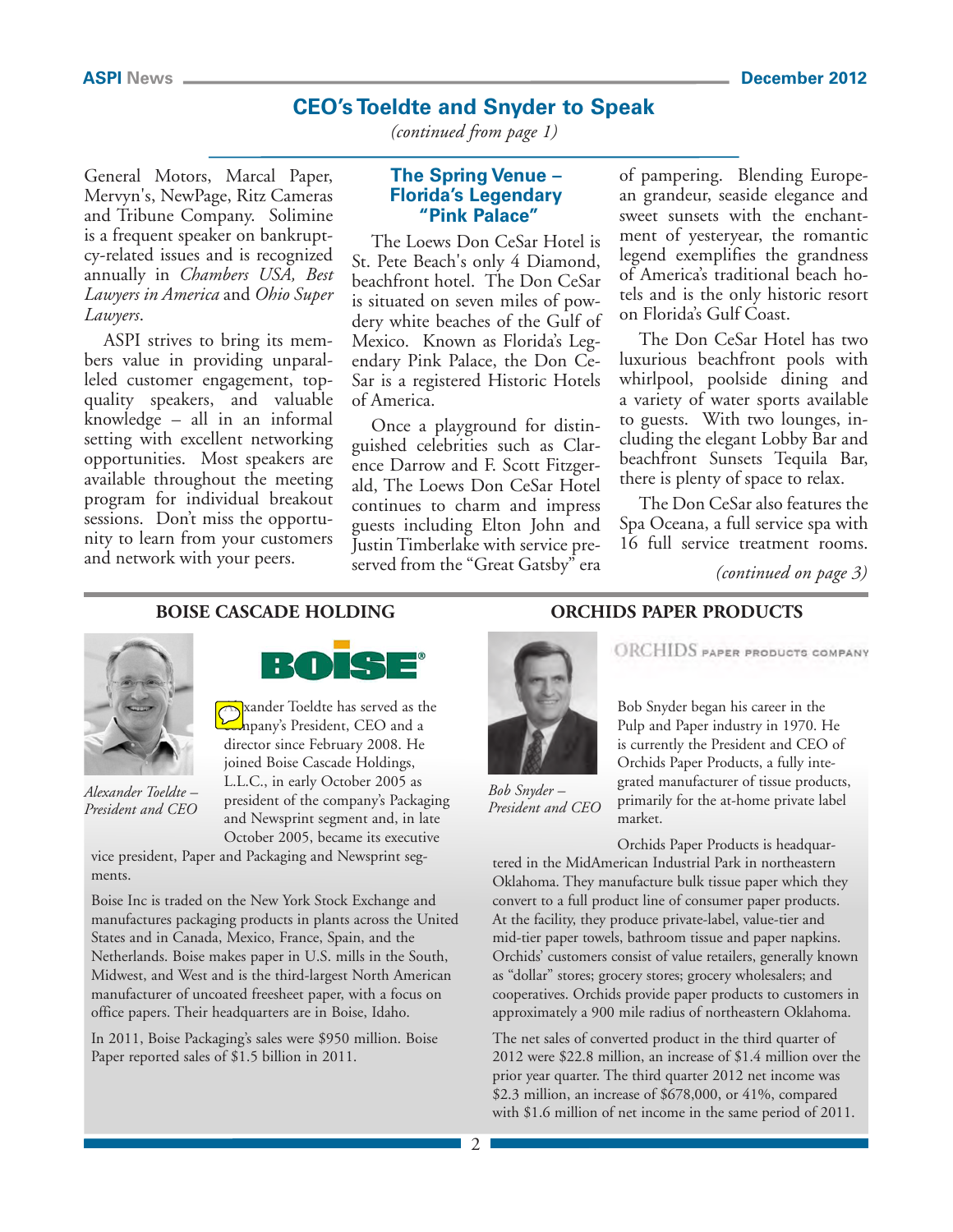# **CEO's Toeldte and Snyder to Speak**

*(continued from page 2)*

Spa Ocenan offers a full menu of spa and salon services, two deluxe couples treatment rooms, mens' and ladies' steam rooms and whirlpools, a Rooftop Garden overlooking the Gulf of Mexico, and a Spa Cuisine menu to enjoy lunch during your spa visit.

The ASPI negotiated-rate for the Spring Meeting is \$229 (+ \$4 daily resort fee, + 12% tax). The hotelcutoff date is February 4th. Hotel reservations after this date may not be available or may be at a much higher rate. Please [register](www.aspinet.org) for the Spring Meeting today to reserve your room at this reduced rate.

#### **The Spouse Program**

The ASPI Spring Meeting includes a variety of activities for spouses and guests. ASPI attendees regularly bring guests to enjoy the pleasant location, and the opportunity to extend their stay and enjoy a relaxing weekend. The spouse program will offer several group activities, or participants are welcome to explore on their own. All paid spouse/guest program attendees are welcome to participate in the receptions and dinners and any Spouse Program activities. Please visit the ASPI website for more details

#### **ASPI Golf Tournament**

A tradition at the Spring Meeting, ASPI will host a Golf Tournament on Thursday afternoon, February 28th following morning presentations. Join your colleagues and the Spring Meeting speakers in this golf scramble for additional networking. Details on the fees and course are available on the ASPI [website.](www.aspinet.org) 

#### **Registration**

ASPI Members can register at the Member Rate of \$835 rate (nonmembers rate is \$1200). Visit [www.aspinet.org](http://www.aspinet.org) to confirm your attendance and reserve your hotel room. Register by February 4th to ensure a discounted rate at the hotel. If you need to cancel your meeting registration, the cutoff date is February 20th. See the [ASPI website](www.aspinet.org) for details on ASPI's Meeting Cancellation policy.  $\triangleleft$ 



*Sandy LeBarron – Director of & Safety*

### **FINCH PAPER, LLC**

finch

As Director of Environmental, Health & Safety, Sandy LeBarron advises the senior leadership team at Finch Paper, LLC on environmental health issues along with engaging the entire organization in EHS efforts.

Environmental Health Finch Paper specializes in uncoated papers for digital and traditional

printing markets, and often customizes tailored substrates for specific applications. Finch strives to produce affordable products made with environmental integrity and delivered with the highest level of personal service.

Finch Paper is located in downtown Glens Falls, New York. Finch Paper is an integrated mill that converts raw logs into pulp, and pulp into paper.

### **MEADWESTVACO**



*Mark Watkins – Senior Vice President*



Mark Watkins is senior vice president of MeadWestvaco Corporation with responsibility for corporate engineering, stewardship, sustainability, safety, health and environmental. Previously he served as vice president of technology for the Mead Corporation.

He joined Mead in 1997 as vice president of Michigan operations for the Publishing Paper Division, where he had oversight of the Escanaba, Michigan paper mill and related woodland and sawmill operations.

MeadWestvaco Corporation provides packaging solutions to many of the world's most admired brands in the healthcare, beauty and personal care, food, beverage, home and garden, tobacco, and commercial print industries. The company's businesses also include Specialty Chemicals and the Community Development and Land Management Group.

MWV has worldwide facilities and is headquartered in Richmond Virginia.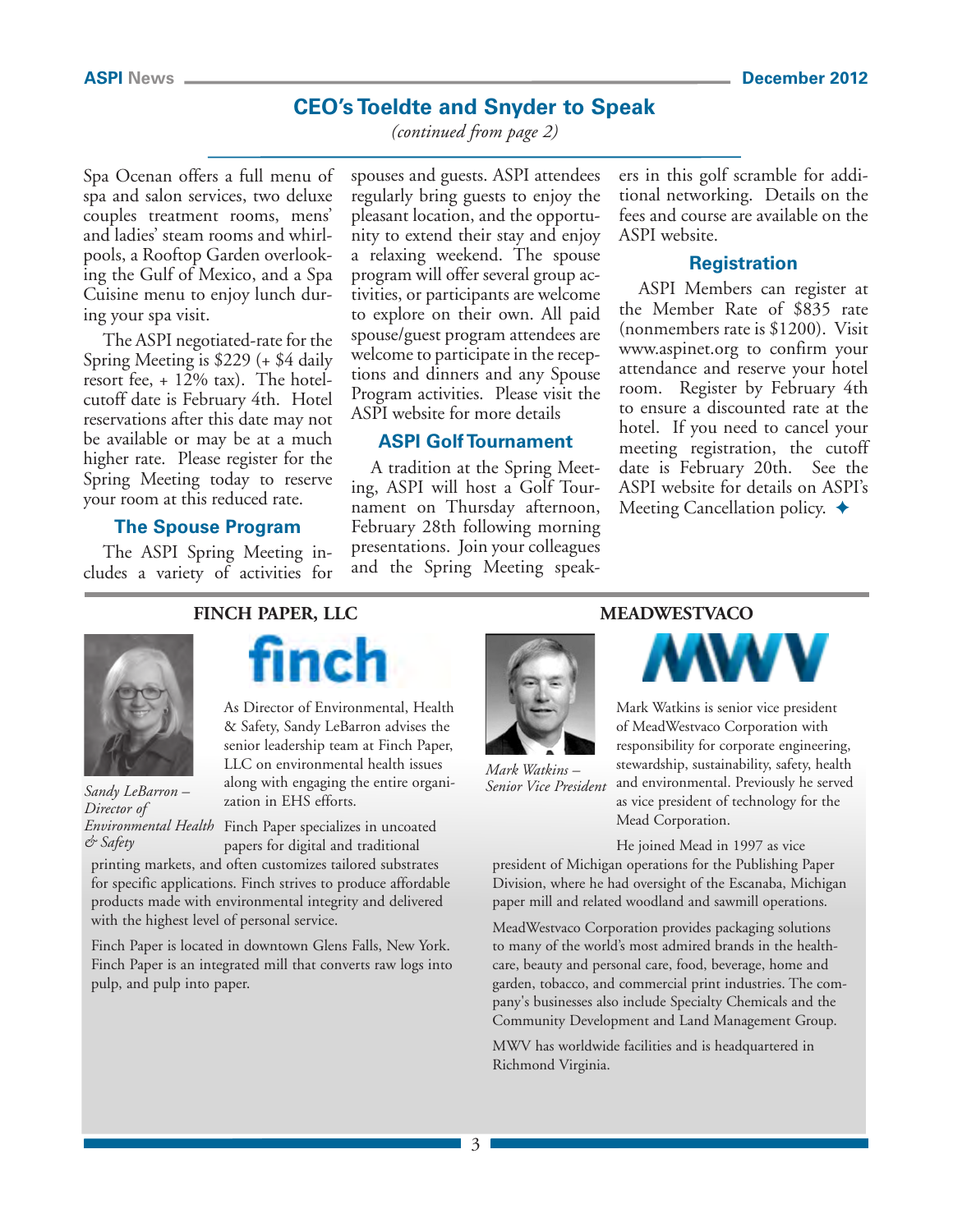# **Domtar Values Results over Activities An overview of the 2012 Customer Alignment Meeting**

#### *By Glenn Ostle*

SPI held its largest meeting yet this past September in Charlotte as Domtar hosted the 2012 Fall<br>Customer Alignment Meeting. With more than 20 Domtar and 100 supplier executives present, the<br>meeting was declared to be an o Customer Alignment Meeting. With more than 20 Domtar and 100 supplier executives present, the meeting was declared to be an outstanding event by attendees. According to ASPI President Carl Howe, Vice President of Sales for Kadant Paperline, ASPI members represent about \$24.4 billion in revenue and over 95,000 employees.

The Customer Alignment Initiative was developed by ASPI in 2007 as a new way for suppliers and producer companies to better understand each other's needs through interaction and insight into the producer company's strategic direction. The ASPI Board of Directors works throughout the year to select customer hosts, identify appropriate host speakers, and build a program that is valuable to both the host and ASPI members. Previous Customer Alignment meetings have been held with MWV, NewPage, Verso and Temple-Inland.

#### **Valuing Results**

"We will build on an environment that values results over activities, where safety is non-negotiable, and customer focus, effective and informed leadership, continuous improvement and frugality are simply how we do business." said Mike Edwards, Senior Vice President, Pulp and Paper Manufacturing at Domtar, as he addressed approximately 100 suppliers and guests as part of ASPI's Customer Alignment Meeting with Domtar in Charlotte, NC, in September.

During his presentation, Edwards focused on safety, markets and manufacturing excellence.



*Mike Edwards*

"You only have to spend a few minutes in a mill to know whether it is safe or not," said Edwards who stated that leadership makes the difference in this important area. He then went into details about fatalities in the industry and Domtar's injury rate.

Regarding markets, Edwards said that UFS is a declining market but that the major global UFS suppliers (Domtar, IP and APP), account for about 25 percent of the total market. Edwards also stated that Domtar is refocusing its pulp production.

"At the end of the day it is results that count," said Edwards, referring to Domtar's manufacturing excellence and key elements that make it a success. "Today you won't see problems between sales and manufacturing as there have been in the past."

After describing the Domtar organization, including its challenges and opportunities, Edwards was followed by an impressive group of Domtar speakers including Pascal Bossé, VP, Corporate Communications and Investor Relations; Alan Bohn, Maintenance and Engineering Manager, Plymouth mill; Jim Thomas, VP Purchasing and materials management; Bill MacPherson, Director of Central Engineering; Dennis Askew, VP/Mill Manager, Plymouth mill; Bill Edwards, VP/Mill Manager, Marlboro mill; Michael Fagan, Senior VP, Global Personal Care; David Struhs, VP Sustainability; Kathy Wholley, Director of Advertising and Communications; Bruno Marcoccia, Director, R&D; Jack Bray, VP Manufacturing, Region 2; and Martin Lorrion, VP Manufacturing, Region 1.

Allan Bohn said having a clear understanding between Domtar and its suppliers as to what Domtar expects is one of the most important areas in which Domtar and its suppliers should be in alignment. He encouraged visitors to Domtar mills to have "the courage to intervene" if they witness an unsafe practice. "We expect that [suppliers] set the same kind of standard that we do," he concluded.

*(continued on page 5)*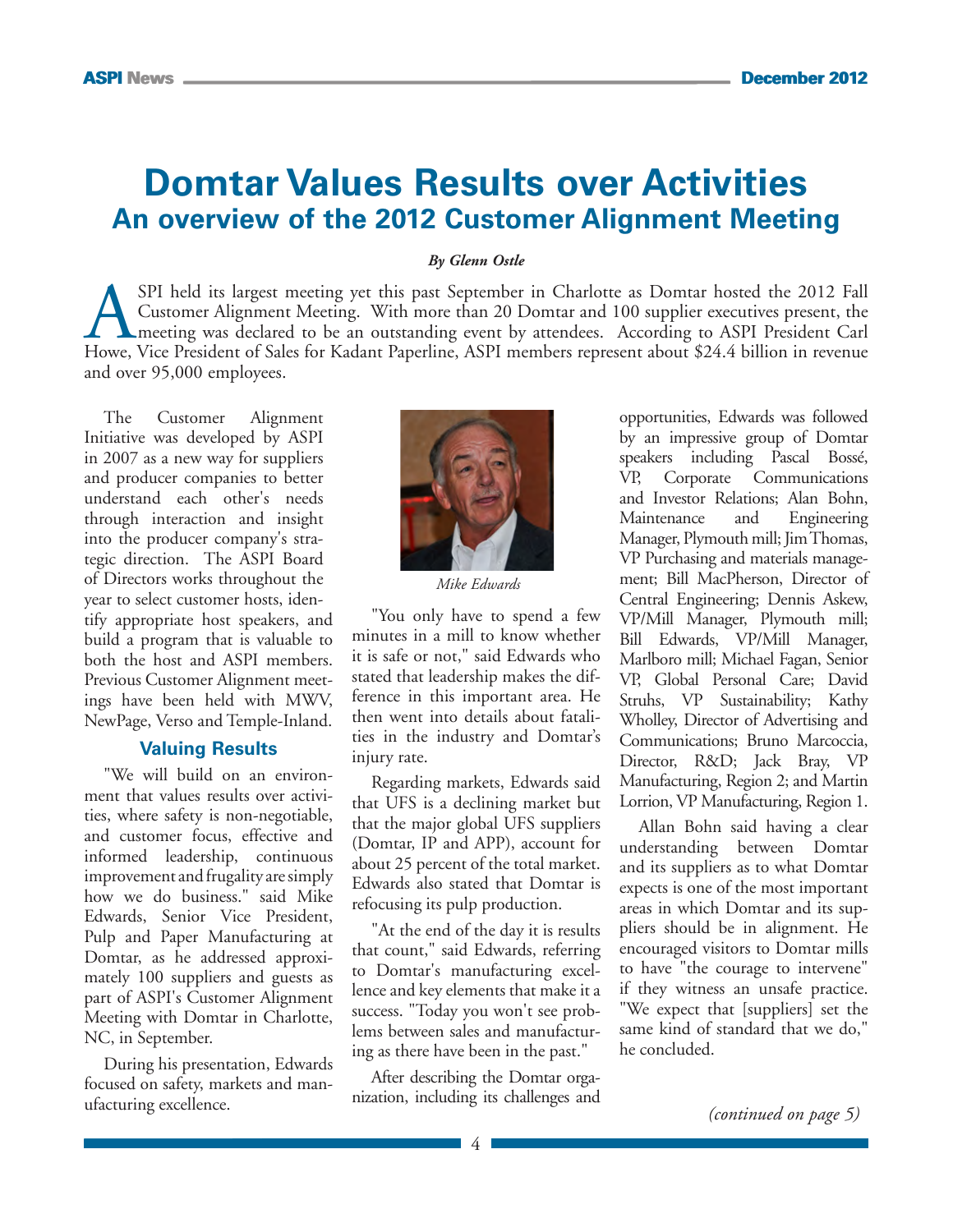### **Domtar Values Results over Activities**

*(continued from page 4)*

During his presentation, Jim Thomas revealed that each year Domtar spends about \$3.5 billion, and then explained the company's "center led" field driven purchasing approach managed by a corporate staff of only 12 people. Later Dennis Askew described the conversion to fluff pulp at the Plymouth mill, and Bill Edwards discussed the switch to lightweight grades at the Marlboro mill as part of Domtar's agreement with Appleton.

Other presentations highlighted the company's efforts in sustainability, maintenance and reliability, marketing and communication, and the Attends personal care products.

#### **The Domtar Roundtable**

One of the highlights of the Fall Meeting was the Roundtable discussion. Meeting participants asked a variety of questions to six Domtar panelists, including Mike Edwards, Senior Vice President,

Pulp and Paper Manufacturing; Jack Bray, VP Manufacturing, Region 2; Pascal Bossé, VP, Corporate Communications and Investor Relations; Martin Lorrion, VP Manufacturing, Region 1; Michael Fagan, Senior VP, Global Personal Care; David Struhs, VP Sustainability; and Jim Thomas, VP Purchasing and Materials Management.

Panelists were asked a wide variety of questions from the audience. Topics included: increasing global competition, the cost of fiber, the aging workplace, the rate of repurposing assets, R&D spending, wood pellets, capital spending for 2013, and how new suppliers should approach Domtar. The relatively open and candid forum of the roundtable was a high-point of the meeting, and an excellent opportunity to learn more about Domtar.

#### **Industry Market Trends & Outlook**

"Frustrated Inc. – Paper's Anthem" was the title of Kevin Mason's presentation on the global pulp and paper industry. As Managing Director for Equity Research Associates Forest Products Research, Kevin provided insights on the current economic backdrop in the U.S., Europe, and the globe. Kevin reviewed what has happened in the paper industry and what the future was likely to hold.

Soile Kilpi, Director of Pöyry Management Consulting, closed the meeting with overview of the packaging and tissue sectors, highlighting structural changes in the fiber markets. Soile contrasted each segment with mature and emerging market opportunities. She also summarized opportunities for paper mills in terms of global markets, new product markets, power, and new businesses.

*(continued on page 6)*



*Mike Edwards, Senior Vice President, Pulp and Paper Manufacturing, Domtar; Jack Bray, VP Manufacturing, Region 2, Domtar; Pascal Bossé, VP, Corporate Communications and Investor Relations, Domtar; Martin Lorrion, VP Manufacturing, Region 1, Domtar; Michael Fagan, Senior VP, Global Personal Care, Domtar; David Struhs, VP Sustainability, Domtar; Jim Thomas, VP Purchasing and Materials Management, Domtar*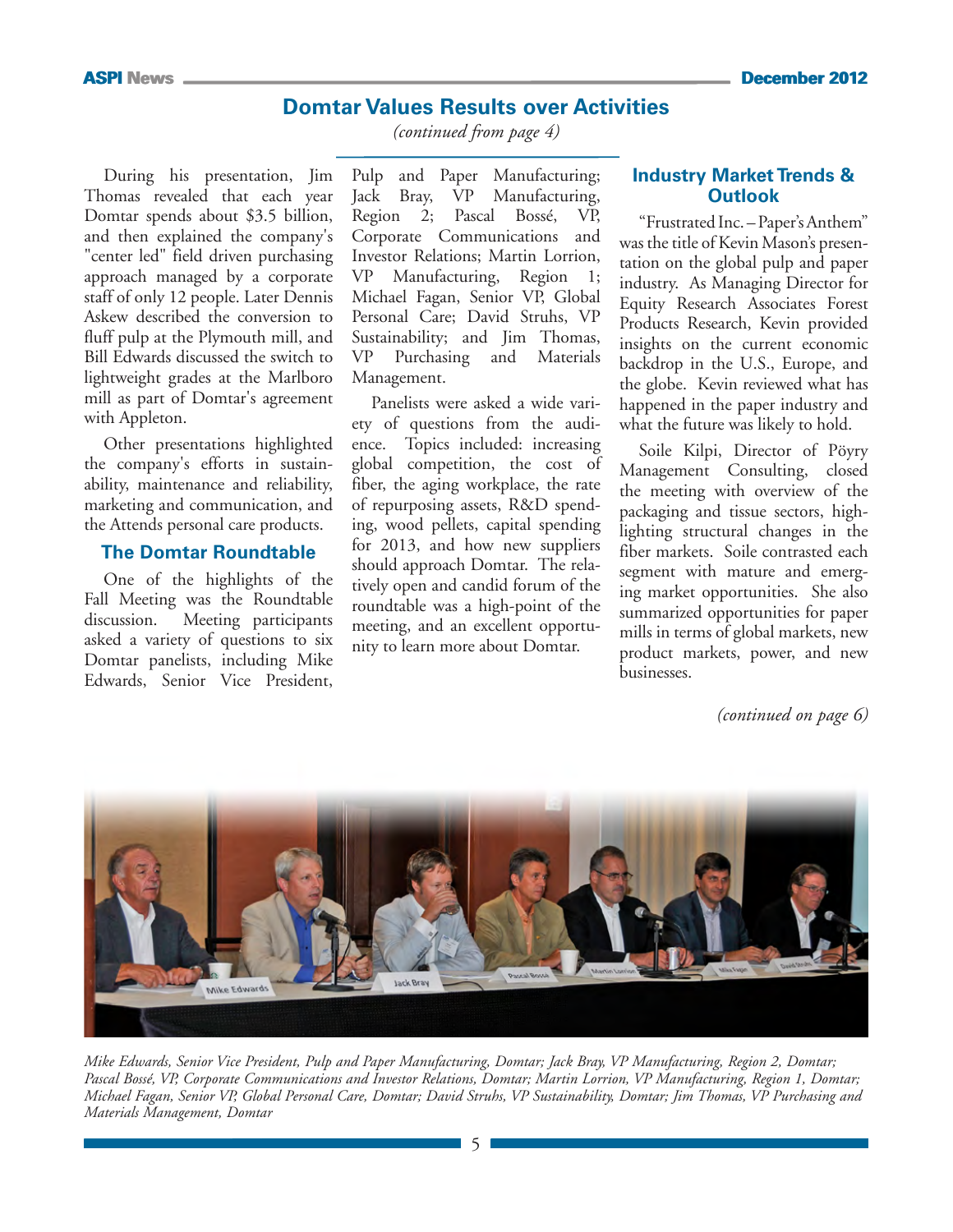# **Domtar Values Results over Activities**

*(continued from page 5)*

#### **An Evening At NASCAR**

ASPI Fall Meeting attendees attended a tour, reception, and dinner at the NASCAR Hall of Fame in Charlotte. This informal setting gave attendees an opportunity to privately view the Hall of Fame in small groups guided by knowledgeable staff. This extended networking activity was not only valuable in building relationships, but offered an exciting break from the traditional meeting format.  $\triangleleft$ 



# ASPI Members find value at Fall Meeting

*"Another great session with a good mix of meetings and social (activities)" "Domtar presentations were very well coordinated and the underlying messages were very consistent." "Glad to be back at ASPI. Domtar deserves kudos for their efforts" "Great roundtable Q&A; Great Domtar presentations; very good handout by ASPI" "Domtar clearly invested in making a real commitment to ASPI. Well done Domtar!"*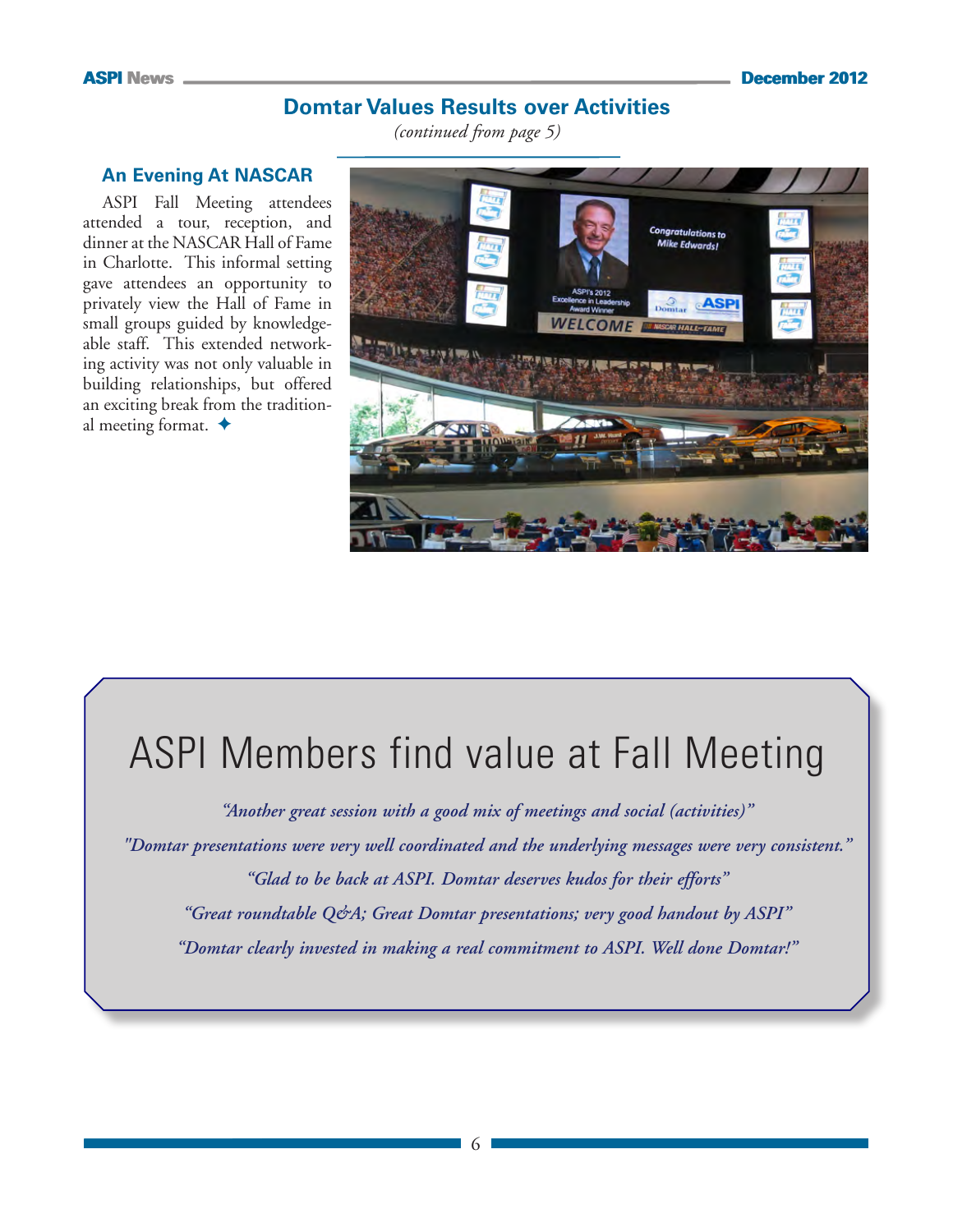# **Domtar's Mike Edwards Receives ASPI 2012 Excellence in Leadership Award**

Wike Edwards, Domtar's Senior Vice-President, Pulp and Paper Manufacturing was presented with<br>ASPI's 2012 Excellence in Leadership award at the Opening Dinner at ASPI's Fall 2012 Customer<br>Alignment Meeting in Charlotte, No ASPI's 2012 Excellence in Leadership award at the Opening Dinner at ASPI's Fall 2012 Customer Alignment Meeting in Charlotte, North Carolina.

ASPI's Excellence in Leadership Award honors leaders in the pulp and paper industry that have demonstrated exceptional and inspiring leadership. Nominations are made by ASPI members, and voted on by the ASPI Board of Directors. Members specifically commended Edwards on his strategic partnerships with suppliers to improve operational efficiencies at Domtar's mills

"ASPI is extremely pleased to honor Mike Edwards with this award," says ASPI President Carl Howe, VP Sales with Kadant

Paperline. "Mike's reputation as an outstanding leader is widely recognized in the pulp and paper industry, particularly in the supplier community. ASPI welcomes this opportunity to formally recognize Mike and his achievements."

"We're delighted that Mike has been recognized by his peers for his longstanding leadership in the industry," added John D. Williams, Domtar President and CEO. "This award couldn't go to a more deserving recipient."

Edwards is responsible for all pulp and paper manufacturing as well as converting operations at Domtar. His career in the pulp and paper industry spans over 48 years. He started his career in 1963 in Scotland and emigrated to Canada in 1981 working in various pulp and paper positions. In 1997 he moved to the U.S. He was previously Vice-President, Fine Paper Manufacturing at Weyerhaeuser Company which he joined in 1994, and where he held various management positions in pulp and paper operations.

Edwards has previously been Chairman of the North Carolina External Affairs Council (2001- 2007), a member of the board of the North Carolina State Pulp and Paper Foundation (2002-2009), and the Governor's Business Council of North Carolina for Management and Development. In the early 1990s, he was Chairman and Director of the Ontario Pulp and Paper Makers Association.  $\triangle$ 



*ASPI President Carl Howe (VP Sales, Kadant Paperline), Mike Edwards (Sr. VP, Pulp and Paper Manufacturing, Domtar), ASPI Board Member Peter Collins (VP, Andritz), and ASPI Past President Bob Gallo (President, Voith Paper North America)*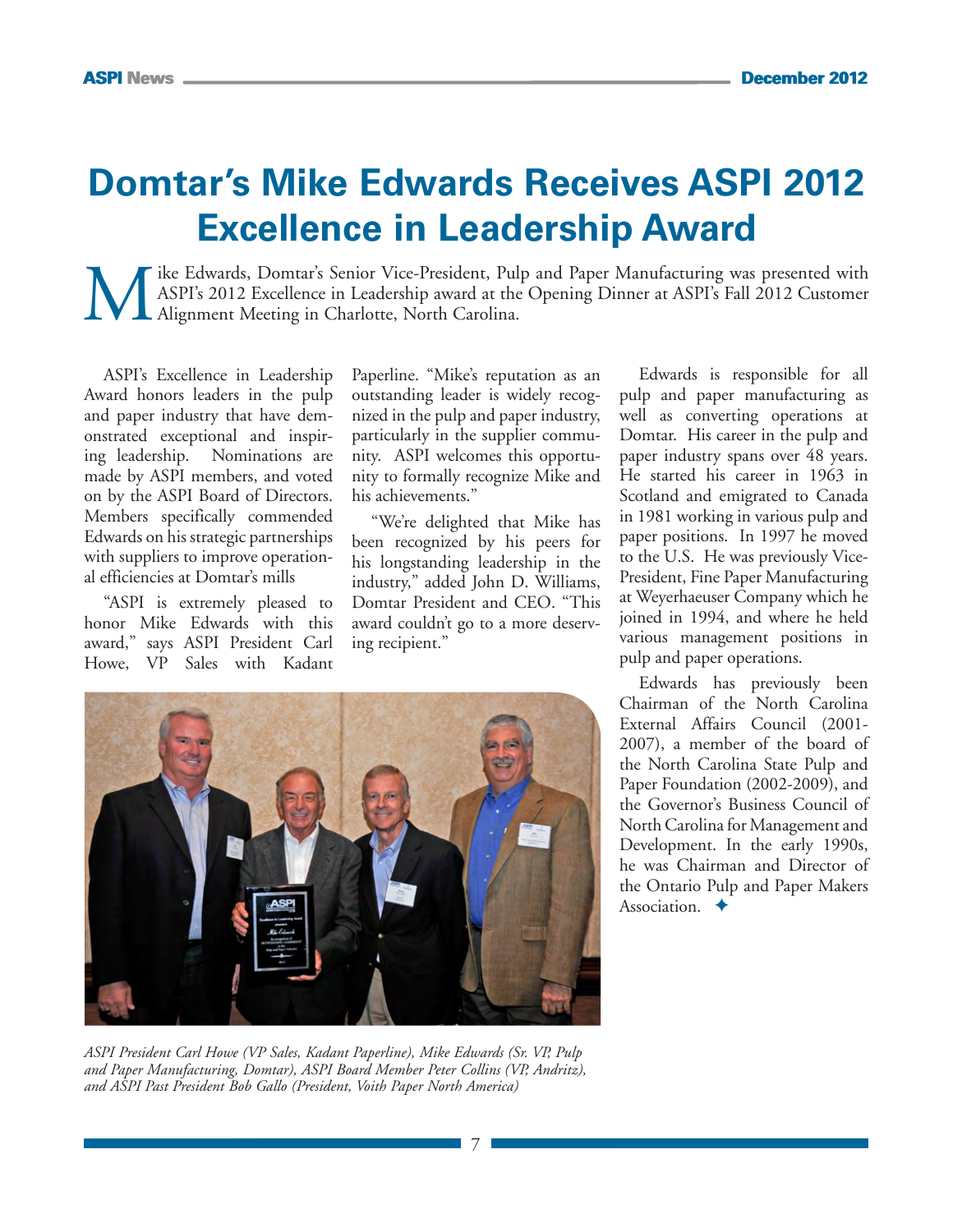# **ASPI Backs TAPPI***Safe* **Bringing Members the Knowledge They Need for a Successful Implementation**

**N** etting out to improve safety within the industry, TAPPI and ASPI conducted extensive research. One common concern was the frustration that mill contractors and visitors experienced by sitting through OSHA-required awareness training at every mill.

The result was TAPPI*SAFE*, an integrated, comprehensive safety orientation and verification program for contractors and suppliers. TAPPI*SAFE* provides a robust record management tool to help pulp and paper mills effectively track and monitor contractors, and verify that they have taken the necessary safety awareness level training.

"TAPPI*SAFE*, helped our mill better manage contractor access to the site regarding safety compliance and helped improve the overall quality of our contractor safety program," said Sandra LeBarron, Director of Environmental, Health & Safety at Finch Paper LLC.

LeBarron advises Finch's senior leadership team on environmental health issues and engages the entire organization in EHS efforts. Sandra will be one of the speakers at the [ASPI Spring 2013 Meeting](www.aspinet.org) in St. Pete Beach, Florida, Feb 27-Mar 1, 2013, where she will discuss the most efficient way to implement TAPPI*SAFE*, at mills.

In the mean time, ASPI members can show their support for TAPPI*SAFE* by adding the TAPPI*SAFE* logo to their websites and signature. This will not only show ASPI members' support, but

it will also show that ASPI members are spreading the word about the importance of safety.

TAPPI*SAFE*, consists of three components which include specific programs and full support services. LeBarron will discuss these three components in detail at the ASPI Spring Meeting.

For all mills, TAPPI*SAFE*, is the best choice for safety training because it increases confidence during the training process, reduces risk of OSHA noncompliance, reduces training costs and contributes to reduced costs resulting from injuries.

For more information on TAPPI*SAFE*, visit [tappisafe.org](http://www.tappisafe.org) or for more information on the ASPI Spring Meeting visit [aspinet.org.](www.aspinet.org)  $\triangleleft$ 

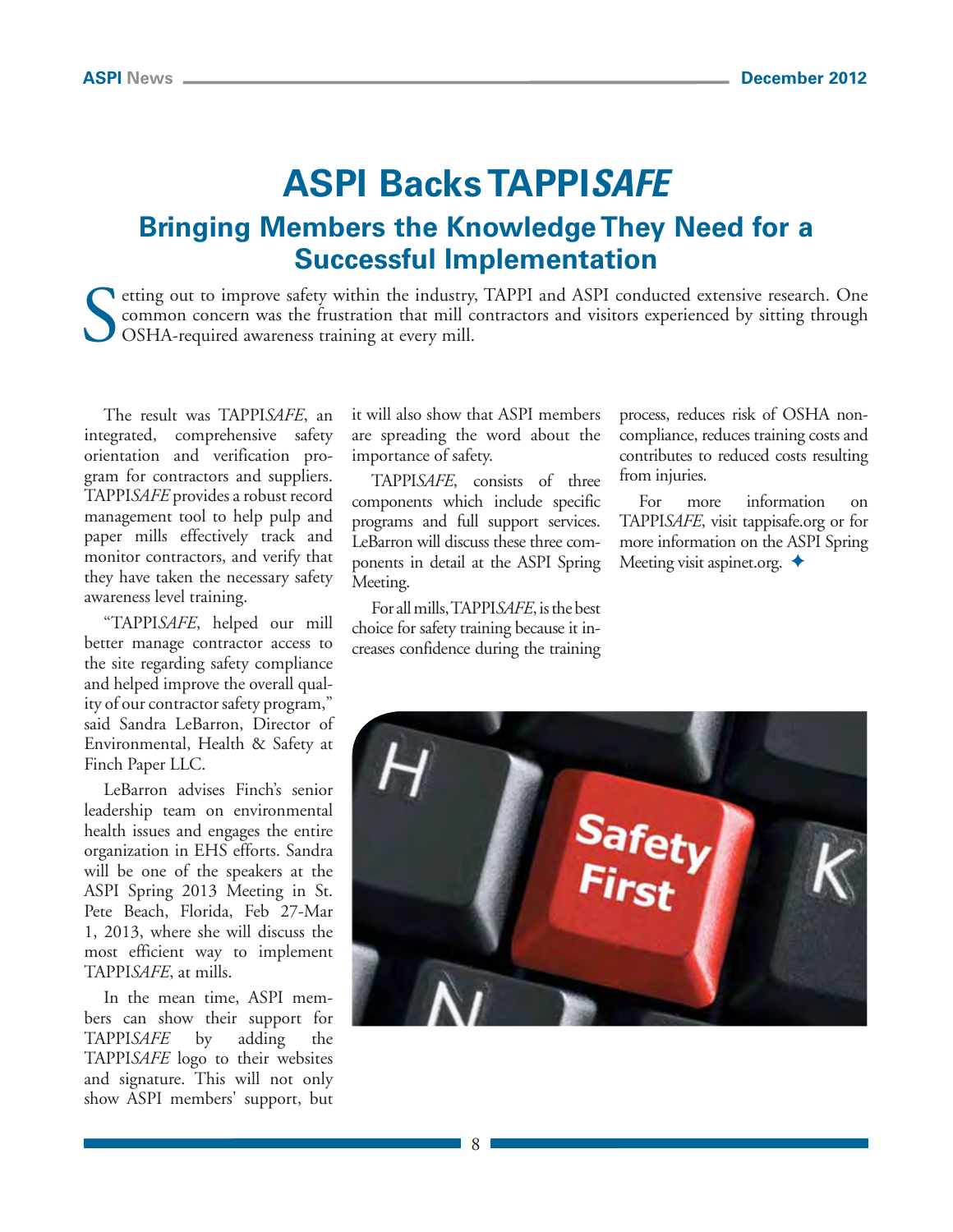# **How Social is Your Business?**

*By Barbara Giamanco co-author, The New Handshake: Sales Meets Social Media*

We are certainly living in interesting times. On October 4, 2012, Facebook crossed the 1 billion user mark, which means they serve 1 in 7 people on our planet.LinkedIn, the most professionally-oriented social networking pl mark, which means they serve 1 in 7 people on our planet.LinkedIn, the most professionally-oriented social networking platform has moved well past the 180 million user mark.

Twitter…well, 200 million tweets per day and counting means people are doing much more than talking about their next Latte.

YouTube is the #2 search engine in the world and remains a hot bed of opportunity for businesses to engage, inform and share content and conversation with their current and future customers.

All of this makes it clear that social media is becoming an integral part of daily and business life. Like it or not, your business and your people need to adapt!

#### **What is a Social Business?**

As new media continues to influence how people buy products and services, today's business must strive to become a social business. Rather than allowing the traditional organizational boundaries to stifle rather than foster creative thinking, dialog and experimentation, a social business is one that enables its employees—and customers—to more easily find the information and expertise they seek.

Common characteristics of a social business culture are characterized by sharing, transparency, openness, innovation and improved decision making. According to IBM's Thought Leadership White Paper…"The Social Business, Advent of a New Age," there are many benefits to a Social Business organization. Among them:

1) The ability to leverage more expertise and a greater diversity of skills and experience,

2) Better real time use of current knowledge (contrasted with formalized, but less current knowledge)

3) Improved situational awareness and use of social intelligence in decision making.

#### **Social Selling in a Social Business World**

Nowhere is there a greater need right now to adapt to buyer behavior changes than in sales. With the market changes comes the need for salespeople (and their management) to change their thinking and break old habits related to the process of prospecting, generating leads, doing pre-sales call research and engaging prospects in a social connected world.

# **The Emerging Transition To Social Business Models**

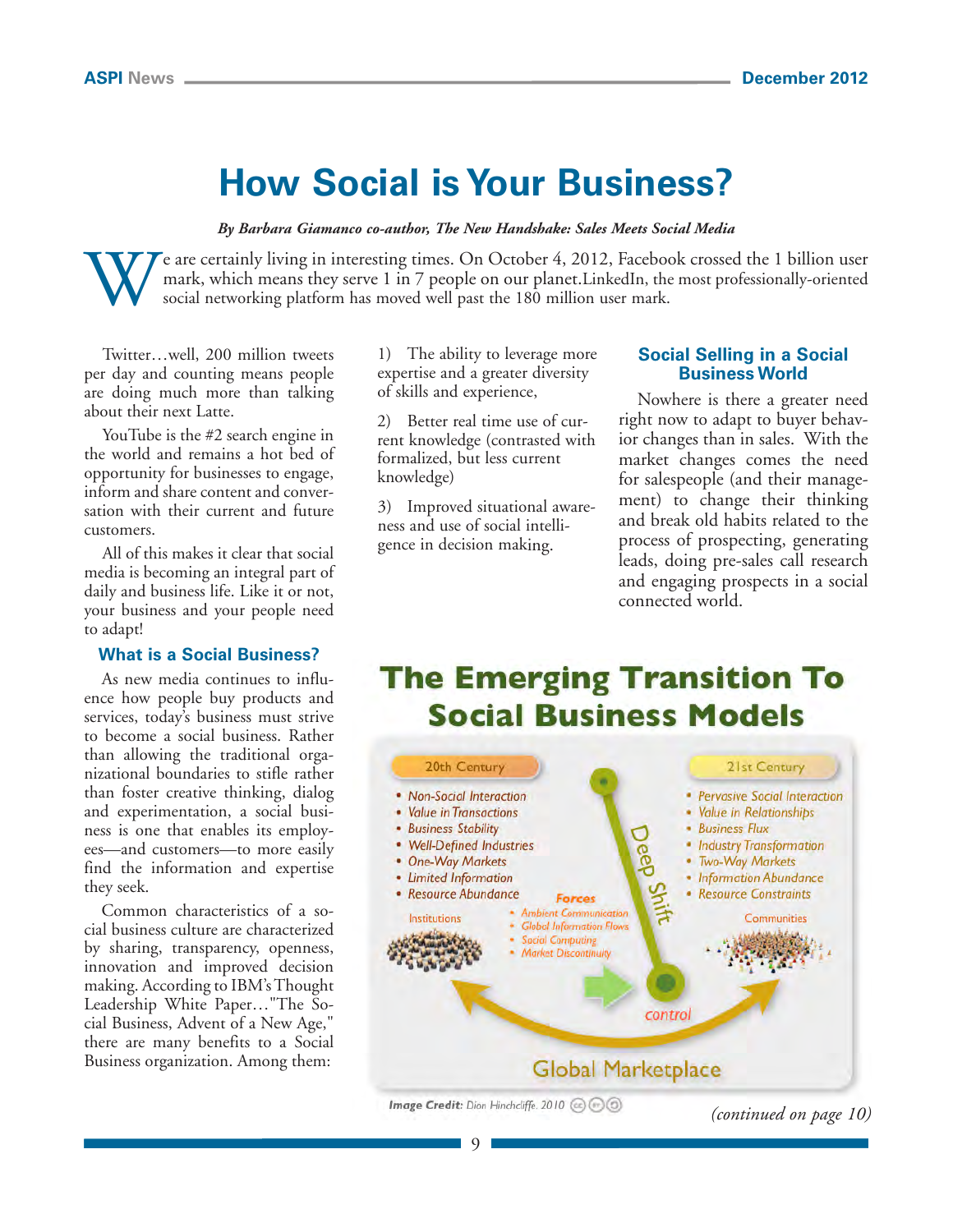### **How Social is Your Business?**

*(continued from page 9)*



Savvy social salespeople recognize that the buying process is controlled by a better informed and more connected customer. While sales remain a relationship-driven business, the new social customer is demanding relevance from sales people, expecting them to know about them, their companies, and their needs before engaging.

#### **Becoming a Social Business**

While the benefits to a company are many, undertaking an initiative to shift your culture to one that thinks and acts like a Social Business is not simply a matter of deploying some collaboration tools and hoping that everything will work out. As you think about how to equip your salespeople with the tools and the content that they need, you also need to invest in proper training. Without training, your salespeople will find themselves struggling to keep up in today's highly competitive and fastpaced age.

Remember that making the shift to a Social Business is an undertaking that takes time and requires a long-term strategic approach to shaping a business culture. Success is highly dependent on executive leadership and effective corporate strategy that considers the various departments and processes in crafting social business goals. As other companies have already discovered, the effort is worth it!  $\triangleleft$ 

*Barbara Giamanco is the President at Social Centered Selling, LLC, and the co-author of The New Handshake: Sales Meets Social Media and a published author in the Harvard Business Review. Connect with her on LinkedIn, Twitter and Facebook or at 404-949-0199.*



# **ASPI Staff Key Contacts**

**Eric Fletty** ASPI Excutive Director +1 770-209-7535 [efletty@aspinet.org](mailto:efletty@aspinet.org)

**Colleen Walker** Director of Member Relations +1 770 209-7349 [cwalker@aspinet.org](mailto:cwalker@aspinet.org)

**Marilyn Jeans** ASPI Meeting Planner Office: 770-209-7296 Cell: 404-580-7923 [mjeans@aspinet.com](mailto:mjeans@aspinet.com)

10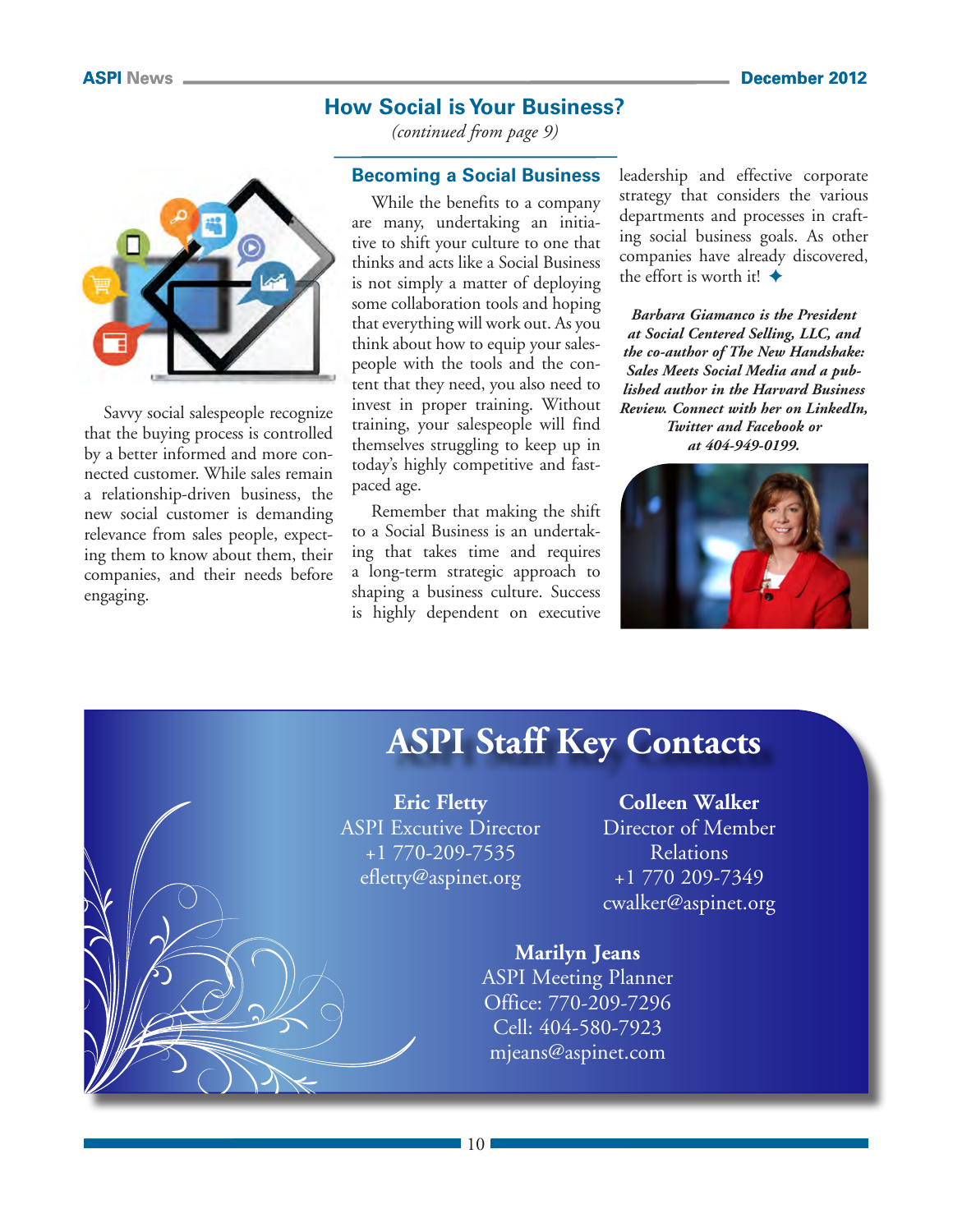# **ASPI Welcomes New Members**

ASPI is pleased to announce that the ASPI Board of Directors has approved five new ASPI memberships: Ashland, BTG Americas, Kemira, Specialty Chemicals, and Thompson Industrial Services.

Building key relationships and developing in-depth knowledge about your customers are critical to your success. ASPI provides its members with unparalleled customer engagement, networking, and unique knowledge. Is your company a member? Join today!